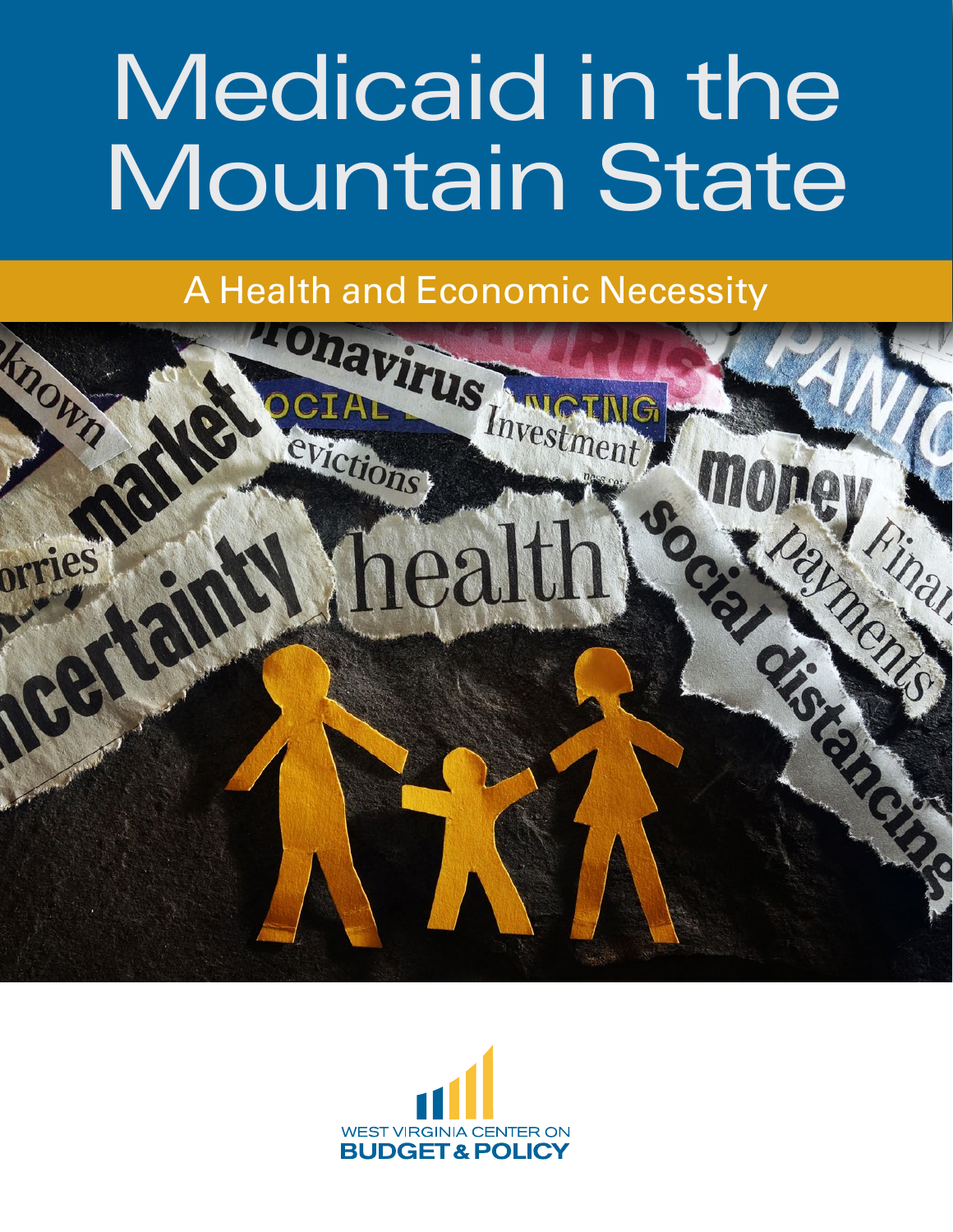# Medicaid in the Mountain State: A Health and Economic Necessity

By **Rhonda Rogombe**, Health Policy Analyst

# TABLE OF CONTENTS

| Increasing and Generating Adequate Medicaid Funds19 |  |
|-----------------------------------------------------|--|
|                                                     |  |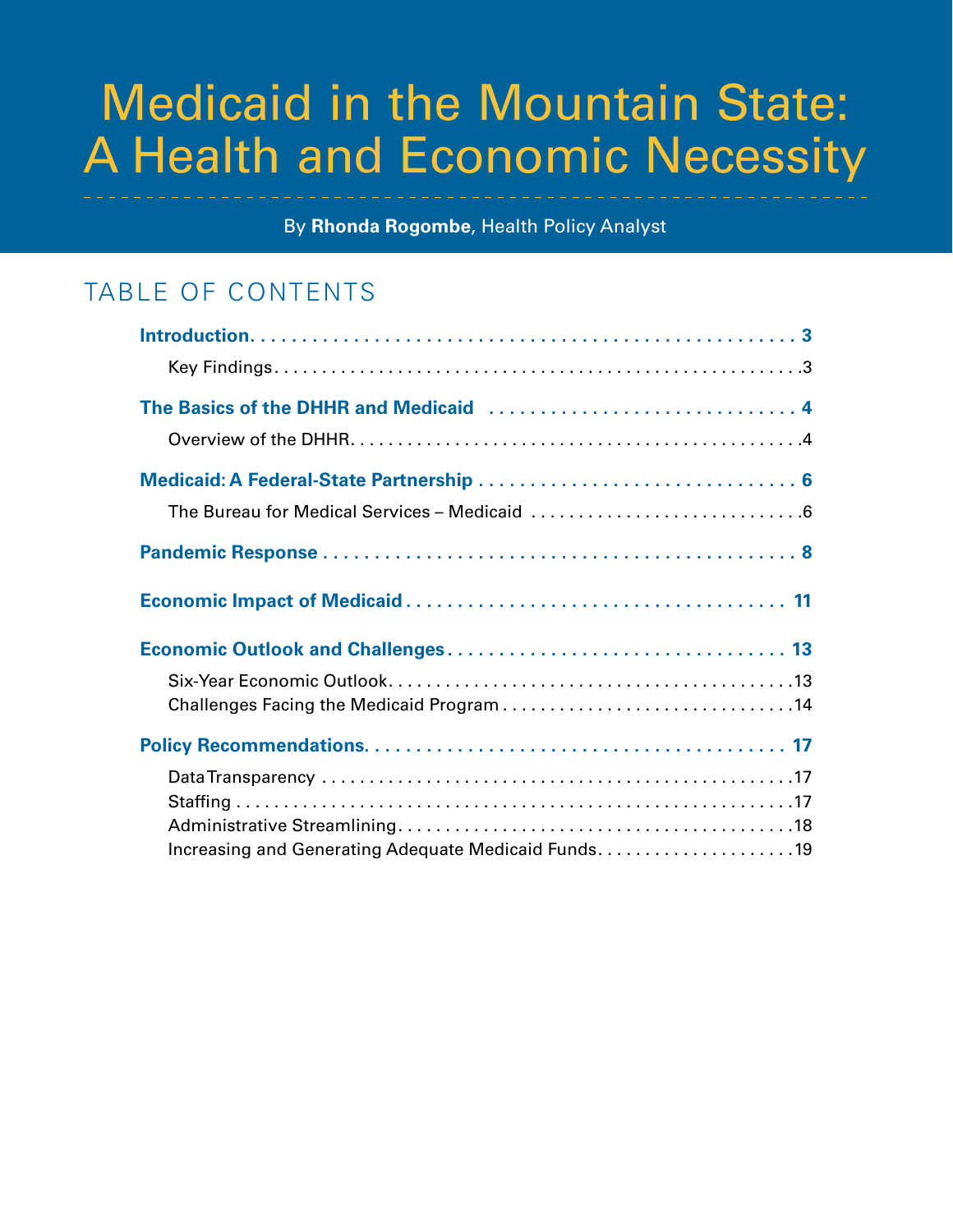# <span id="page-2-0"></span>**Introduction**

West Virginia's Department of Health and Human Resources (DHHR) is the state's largest agency with an essential mandate: protecting the health and well-being of our residents. In addition to leading the state's public health infrastructure, the agency oversees health coverage for 584,000 residents and manages food assistance programs for 150,000 families and temporary cash assistance programs for 5,800 individuals. The DHHR also oversees the state's child welfare system in a state with one of the highest percentages of out-of-home placements in the country. 1

This report will analyze the DHHR's budget and responsibilities for the fiscal year 2022 (FY 2022), primarily focusing on the functions and administration of the Medicaid program. West Virginia faces significant health needs, including an addiction epidemic, ongoing impacts of the pandemic, a stubbornly high poverty rate, and an aging population with high chronic disease rates among both the elderly and the non-elderly. As such, the state's health agency is tasked with a broad mission and administration of many vital programs. State and federal investments in the DHHR impact health and the ability of residents to work, go to school, and thrive, as health has such a significant impact on other basic needs.

### **Key Findings**

- n Medicaid is the health insurer of one in three West Virginians. It covers half of births, health coverage for over 50 percent of children, and 76 percent of long-term care costs.
- **n** Medicaid is both an expenditure and an essential source of revenue for our state's budget. Federal dollars comprise 70 percent of the total Medicaid budget, bringing critical funds into the state's health care system and economy.
- West Virginia has one of the most generous Federal Medical Assistance Percentage (FMAP) rates of any state, pulling down an average of five federal dollars for every dollar that the state spends on the Medicaid program.
- Medicaid supports 25,000 jobs and \$5.7 billion in direct and indirect economic activity annually.
- **n** The Bureau for Medical Services, which administers Medicaid, is understaffed by 20 percent; streamlining administrative and enrollment and renewal processes can help in addition to hiring more staff.
- **n** Flat budget projections, tax cuts, and other policies harm Medicaid's ability to reach vulnerable populations, both in the short and long term.

<sup>1</sup> Department of Health and Human Resources, "Department of Health and Human Resources Budget Presentation: 1<sup>st</sup> Session of the 86th Legislature" (February 2021).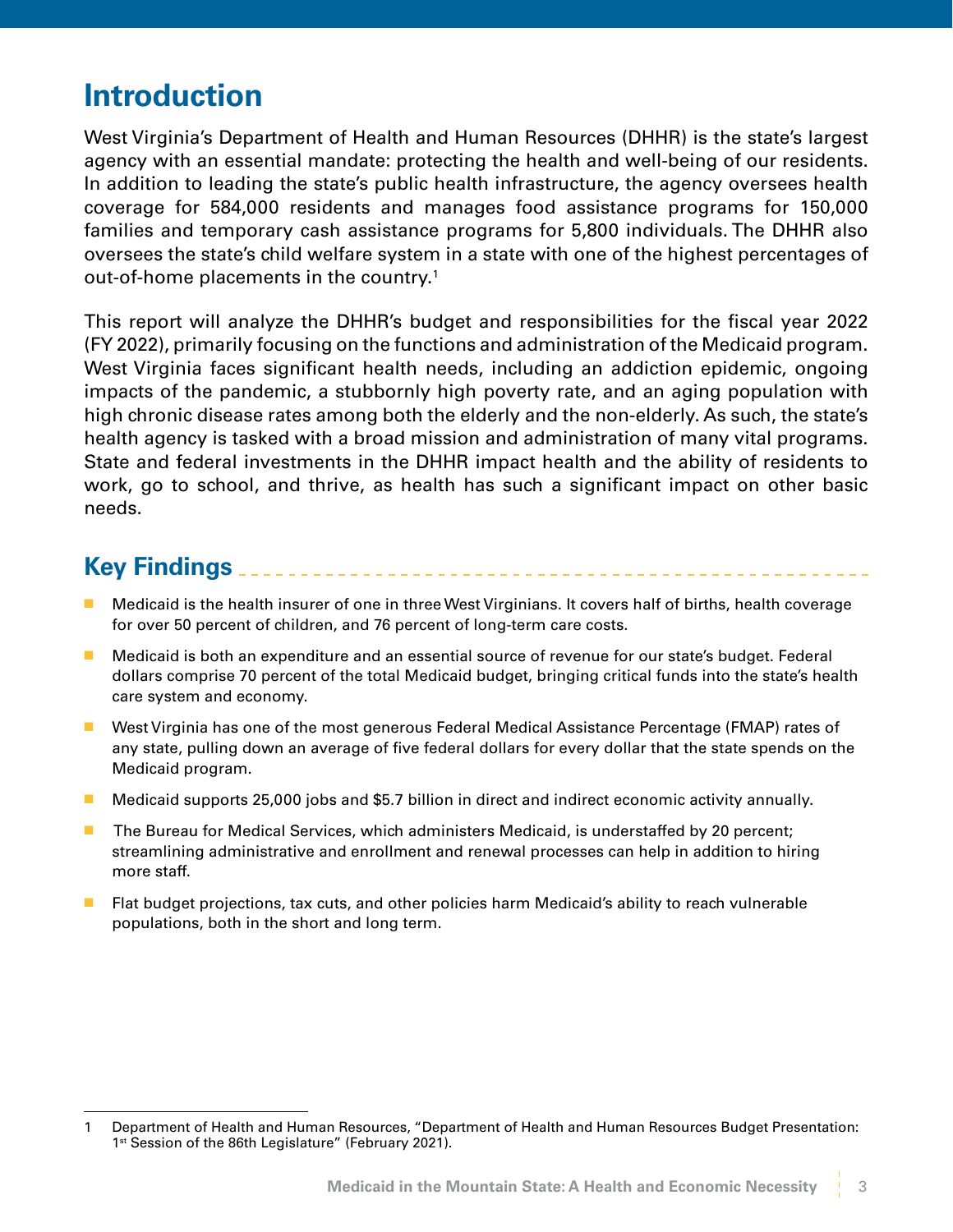# <span id="page-3-0"></span>**The Basics of the DHHR and Medicaid**

# Overview of the DHHR

The DHHR is the largest state agency in West Virginia. It oversees a broad range of services specifically designed to preserve and improve community health and wellness. While Medicaid is the most extensive program that the DHHR undertakes, serving one-third of the state population, it is one of several that interact to contribute to holistic health outcomes. As *Figure 1* indicates, the DHHR also helps connect vulnerable populations with essential services such as family planning, STI screening, food and nutrition, and more.

#### **Figure 1**

# The DHHR Plays Instrumental Role in Public Health in West Virginia

**Health Statistics Center Breast and** AIDS/STD/ **Adolescent Cervical Hepatitis Pregnancy**<br>**Prevention Medicaid Cancer Program Screening SNAP HealthCheck EBT Family WV Birth to Planning** WORKS **Three** Health<br>**Muman WIC Help Me Immunization** Grow **Program Child and Adult Infectious Services Right Disease** from the **Childhood Epidemiology Start Lead Poisoning Early Care and Tobacco Prevention** Education **Prevention WISEWOMAN Program Program CHIP** 

*Programs run by the DHHR, 2021*

#### *Source: West Virginia Department of Health and Human Resources*

Medicaid directs an average of over \$4.4 billion, including \$3.1 billion in federal dollars, annually to the state's health care providers and economy while providing health coverage to 33 percent of West Virginians. Medicaid enrollment is also incredibly responsive to economic downturns and health crises and has grown throughout the pandemic, which this report primarily focuses on and will later examine. In FY 2022, the total budget of the DHHR is approximately \$6.4 billion. Federal funding accounts for nearly 75 percent of the FY 2022 DHHR budget, or \$4.7 billion. The state provided the remaining \$1.7 billion.<sup>2</sup> In the previous fiscal year, FY 2021, the DHHR had a budget of \$6.1 billion, representing a five percent change. 3

<sup>2</sup> Department of Health and Human Resources, "Budget 86th Legislature."

<sup>3</sup> Department of Health and Human Resources, "Department of Health and Human Resources Budget Presentation: 1<sup>st</sup> Session of the 85th Legislature" (January 2020).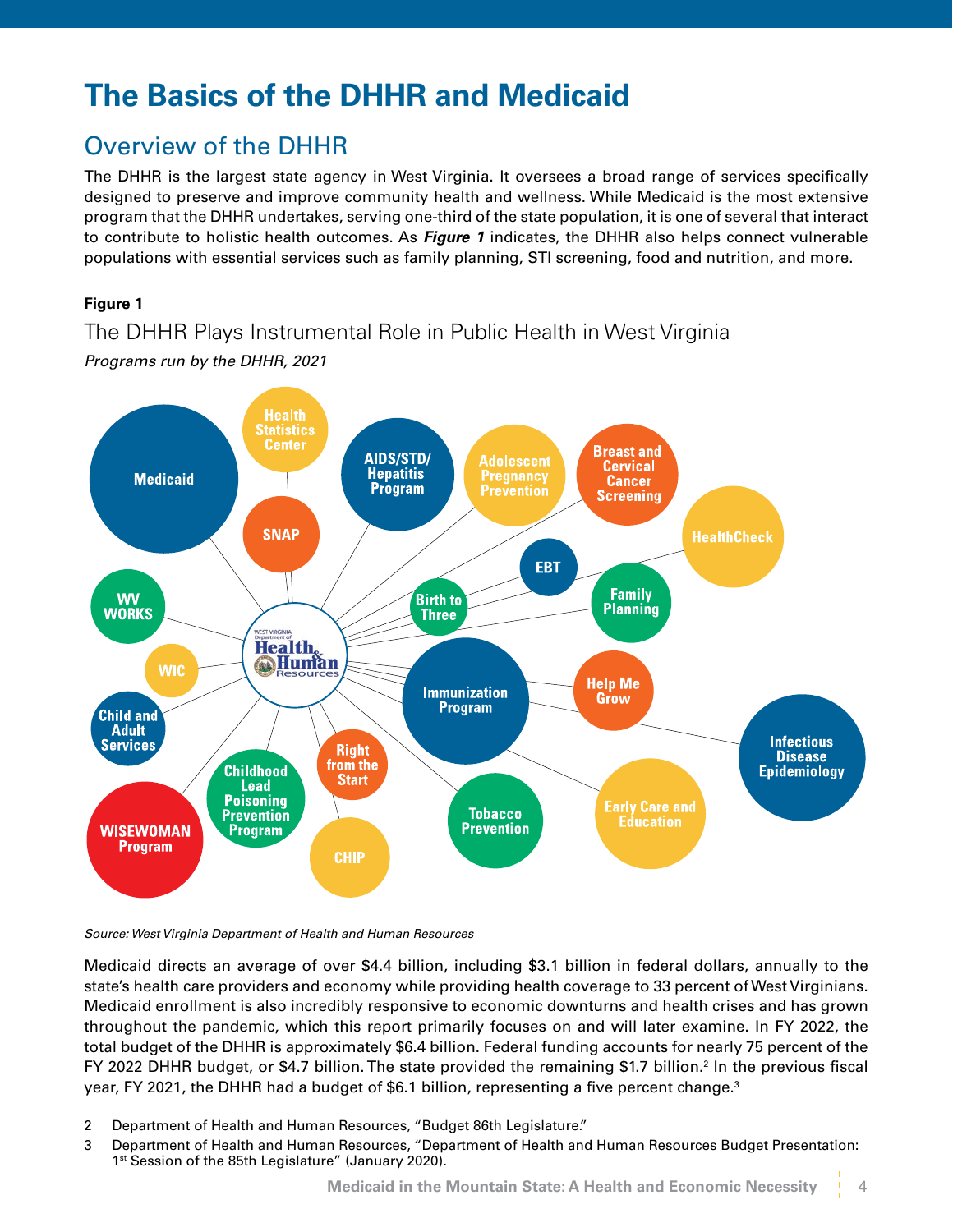As of 2019, the program covers over half of births across the state.<sup>4</sup> It also covers over half of children, indicating that most kids in West Virginia have health insurance via Medicaid (and the Children's Health Insurance Program, or CHIP) throughout their childhoods. This coverage gives children critical access to routine checkups, immunization, and other services that ensure that they are not only born healthy but remain so into adulthood.<sup>5</sup> Additionally, recently extended postpartum legislation provides mothers coverage for up to a year after giving birth, helping ensure infant and parent wellness beyond their time in the hospital. 6

Medicaid also provides long-term care for over 75 percent of all nursing home residents in West Virginia as of 2019, alleviating gaps in unpaid family care.<sup>7</sup> Further, it covers one-fifth of Medicare beneficiaries, helping people 65 and older as well as those with disabilities access long-term care and other services not covered by Medicare. Medicaid also covers three in eight younger individuals.

Medicaid's interaction with nursing home and other long-term care services will become increasingly important as the population ages. The following section will outline how the federal-state partnership supports Medicaid patients across West Virginia.

<sup>4</sup> Kaiser Family Foundation, "Births Financed by Medicaid" (October 2019).

<sup>5</sup> Kaiser Family Foundation, "Fact Sheet: Medicaid in West Virginia" (October 2019).

<sup>6</sup> West Virginia Legislature, "2021 Regular Session: Enrolled Committee Substitute for House Bill 2266" (April 2021).

<sup>7</sup> Kaiser Family Foundation, "Medicaid in WV".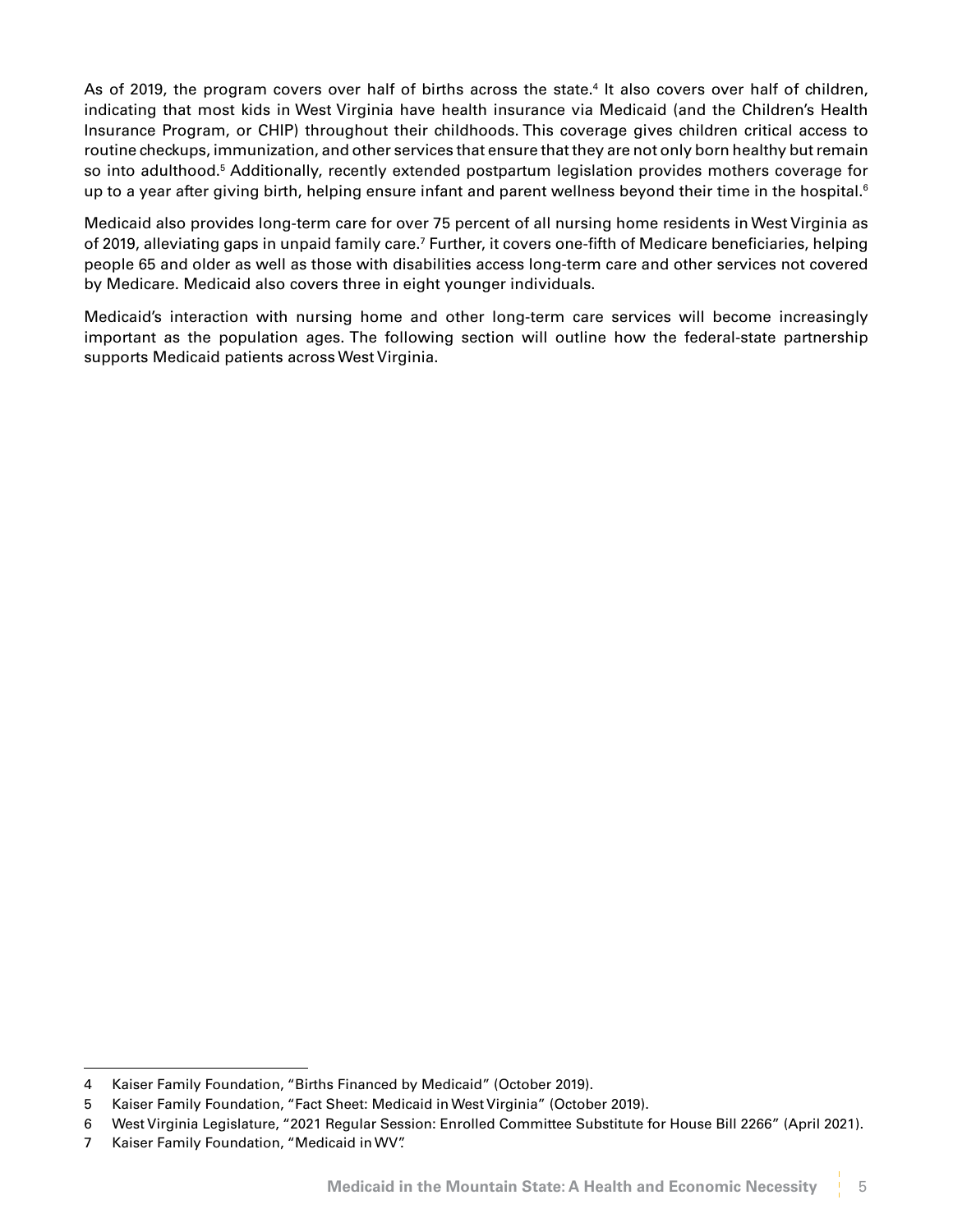# <span id="page-5-0"></span>**Medicaid: A Federal-State Partnership**

Medicaid is a federal and state health insurance program that helps low-income families and people with disabilities access affordable health care. As of January 2021, over 73 million people across the nation were enrolled in the program, including 584,000 West Virginians — a third of the total state population. 8 In FY 2022, the program will bring over \$4.2 billion to West Virginia's economy via federal dollars alone. 9 It is a countercyclical program, meaning it expands to meet increasing need during economic recessions and public health emergencies, such as the COVID-19 pandemic and the subsequent economic downturn.

Medicaid provides a range of essential services that would otherwise be inaccessible to these populations, from primary care to nursing home care services. Since its expansion in West Virginia in 2014, more people have been able to receive these and other services that have proved invaluable to familial and community health. It has been one of the nation's most powerful anti-poverty tools — and fundamental in improving public health outcomes — for over half a century.

The relationship between the federal and state governments is key to the Medicaid program's success. While the federal government plays a significant role in providing states funding for Medicaid and in creating overall program requirements, the state also provides some funds, executes these requirements, devises additional functions relevant to state needs, and administers the program. This federal-state partnership universalizes basic requirements while allowing more localized applications that can aid pertinent community needs.

The share of the Medicaid program for which the federal government pays is called the Federal Medical Assistance Percentage, or FMAP. This rate derives from a formula and ranges based on overall poverty levels and other factors. Because West Virginia maintains one of the highest poverty rates nationally, at around 18 percent in 2021, the state has one of the most generous FMAP rates in the country, helping the state alleviate health disparities. 10 The regular FMAP in West Virginia is 75 percent, meaning that the federal government contributes three dollars for every one dollar the state spends on Medicaid. Medicaid expansion enrollees — who became eligible after the state expanded the program to include people up to 138 percent of the federal poverty level as part of the Affordable Care Act — have an even more generous match of  $90$  percent, with the federal government contributing nine dollars for every one dollar the state spends. $^{\rm 11}$ 

### The Bureau for Medical Services — Medicaid

The Bureau for Medical Services (BMS), which administers Medicaid, is the largest bureau within the DHHR, making up over 75 percent of the department's funding in FY 2022. The budget for the BMS is \$4.8 billion in FY 2022, roughly 5.6 percent higher than in FY 2021, when the budget was \$4.5 billion. 12 The next section of this report will outline how this increase was part of the broader response to increased hardship triggered by the COVID-19 pandemic.

Of the overall BMS budget in FY 2022, the federal government provided over four-fifths of the funding, equaling nearly \$4 billion. These dollars represent a seven percent positive change from FY 2021. Meanwhile, the state provided the remaining amount — about \$800 million — via several funding sources. *Figure 2* displays how each of these sources contributes to the total BMS budget in FY 2022. There was no change to the state contributions between FY 2021 and 2022, again indicating flat projections on the state-level.<sup>13</sup>

13 Ibid.

<sup>8</sup> Centers for Medicaid and Medicare Services, "January 2021 Medicaid and CHIP Enrollment Data Highlights" (January 2021).

<sup>9</sup> Department of Health and Human Resources, "Budget 86<sup>th</sup> Legislature".

<sup>10</sup> World Population Review, "Poverty Rate by State 2021" (February 2021).

<sup>11</sup> Department of Health and Human Resources, "Budget 85<sup>th</sup> Legislature".

<sup>12</sup> Department of Health and Human Resources, "Budget 85<sup>th</sup> Legislature"; Department of Health and Human Resources, "Budget 86<sup>th</sup> Legislature".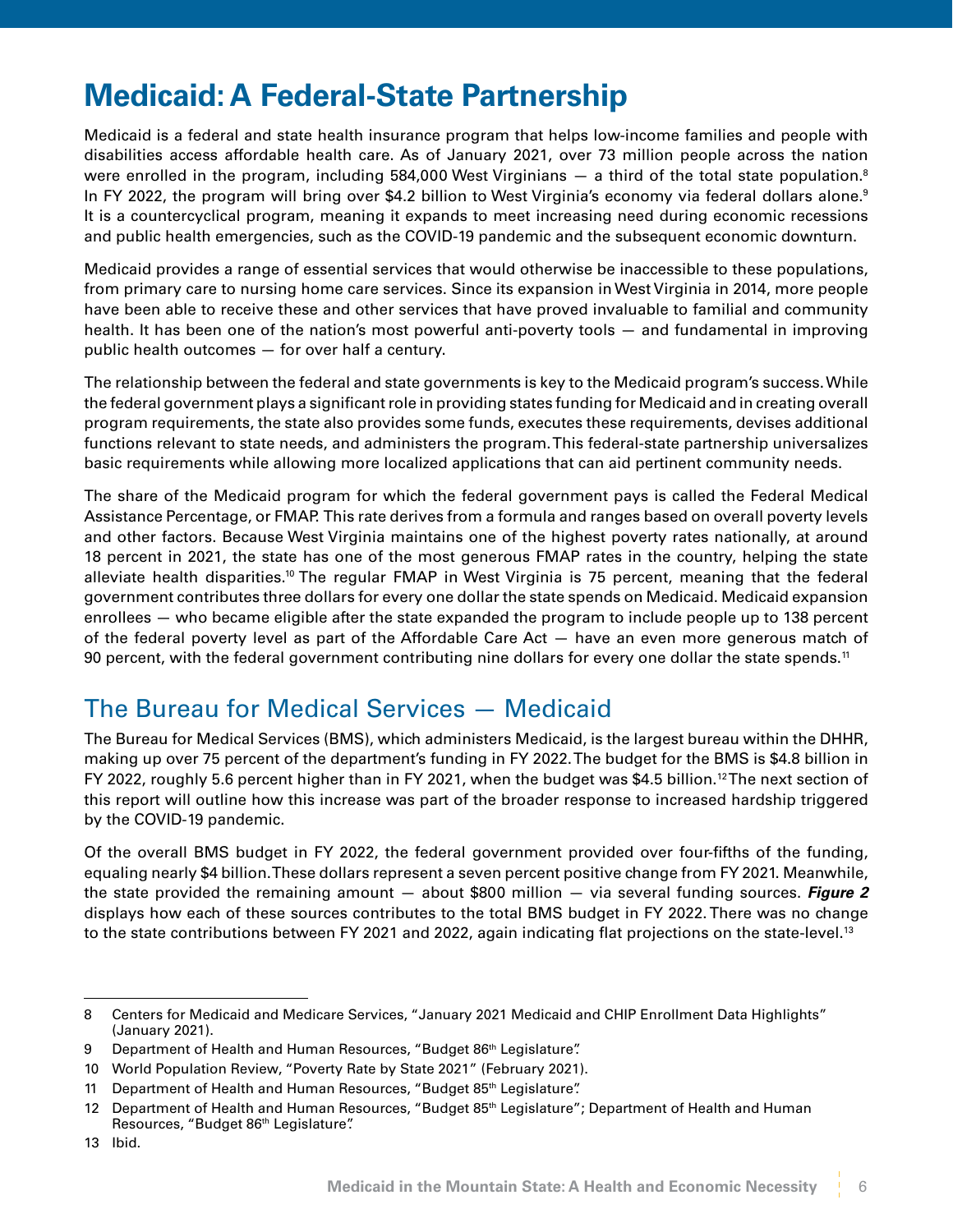#### **Figure 2**

### FY 2022 Bureau for Medical Services Budget — \$4.8 Billion *Breakdown of BMS funding by source, FY 2022*



*Source: Department of Health and Human Resources Budget Presentation, FY 2022*

The state's contributions to Medicaid play a key role in determining how many federal dollars West Virginia's Medicaid program receives. This is because states must also contribute a state match (or some rate relative to the FMAP) to receive those federal funds. These contributions support the Medicaid program both directly (through services) and indirectly (administratively). West Virginia generates these funds via several streams: the medical services fund, the health care provider tax, and some reserve funds. The medical services fund, which pays all medical expenses for Medicaid-eligible clients, is the largest of these at \$225 million in FY 2022.<sup>14</sup> This figure remains relatively flat from FY 2021.<sup>15</sup>

The health care provider tax is the next most significant individual source of revenue supporting the DHHR. As the name suggests, the health care provider tax generates proceeds by taxing health care providers. These dollars then return to the state health care infrastructure by supporting the Medicaid program, both via contributing to the state match and more generally. This tax has become increasingly integral to the solvency of Medicaid programs across the nation as health care costs continue to rise. As of 2017, every state but Alaska had a health care provider tax. 16 In FY 2022, the West Virginia health care provider tax amounts to approximately \$214 million—one in eight dollars that the state spent on the DHHR.<sup>17</sup>

<sup>14</sup> Department of Health and Human Resources, "Medical Services Fund Advisory Council", Department of Health and Human Resources https://dhhr.wv.gov/bms/About%20Us/MSFAC/Pages/default.aspx, accessed June 16, 2021; West Virginia Legislature, "2021 Regular Session: Enrolled Committee Substitute for House Bill 2022" (April 2021).

<sup>15</sup> West Virginia Legislature, "2020 Regular Session: Enrolled Committee Substitute for Senate Bill 150" (March 2020).

<sup>16</sup> Kaiser Family Foundation, "Fact Sheet: State and Medicaid Provider Taxes or Fees" (July 2017).

<sup>17</sup> West Virginia Legislature, "Committee Substitute for House Bill 2022" (March 2021).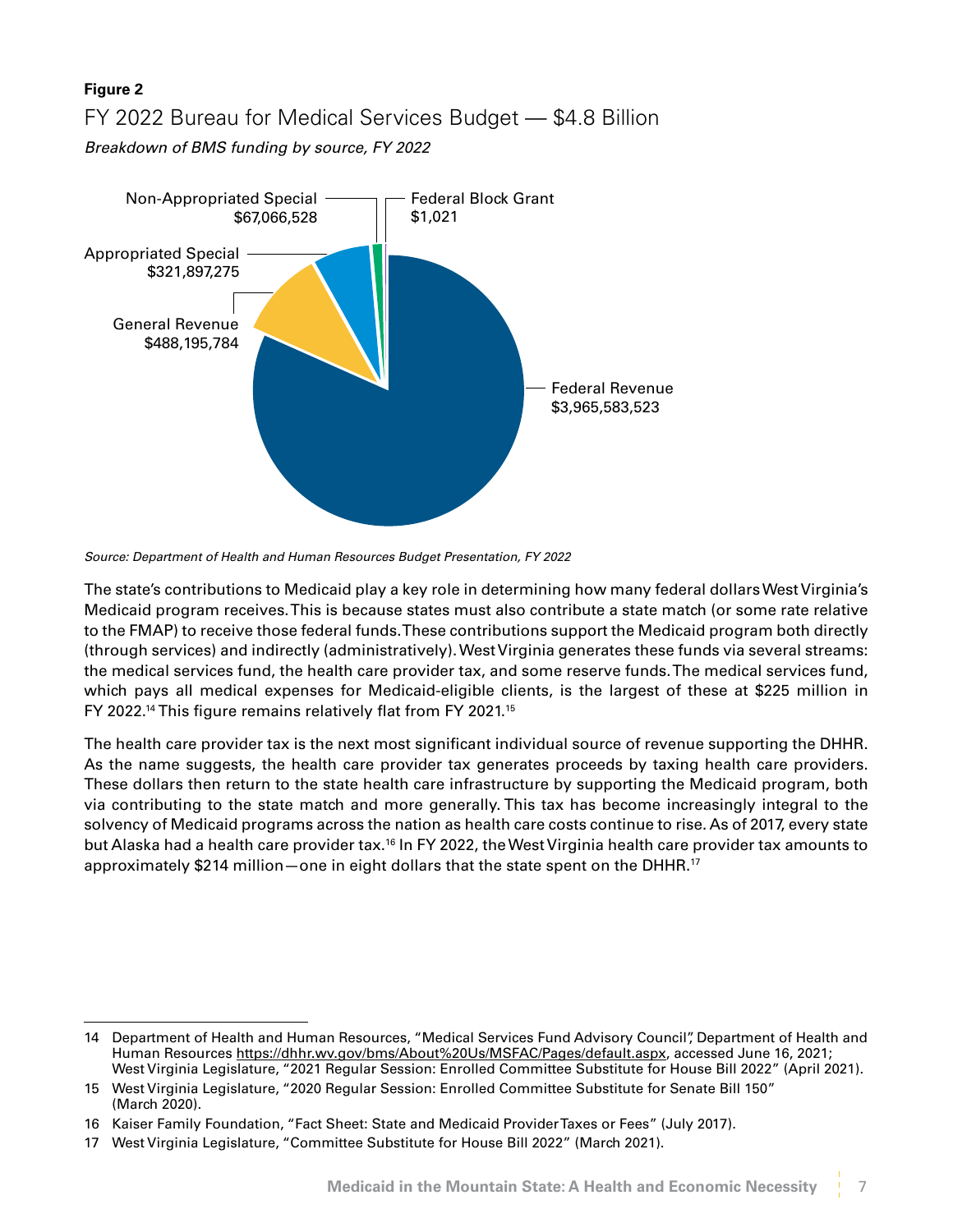# <span id="page-7-0"></span>**Pandemic Response**

As briefly mentioned in the section of this report analyzing federal policy changes in response to the COVID-19 pandemic, the Medicaid program has been responsive to changing health needs since the start of the pandemic in March 2020, when the federal government instated the public health emergency (PHE).

The PHE pushed federal lawmakers to pass the Families First Coronavirus Response Act. Among other provisions, this law increased the Medicaid FMAP by 6.2 percent, which added roughly \$200 million to the West Virginia Medicaid program in FY 2022 (or \$50 million per quarter). These funds bring the budget for the Medicaid program up to \$5.1 billion in FY 2022, allowing West Virginia to address short-term and longstanding health challenges, such as substance use disorders, more adequately. $^{\rm 18}$ 

This FMAP increase is conditional on several terms, including state compliance with a maintenance of effort (MOE) requirement. 19 The MOE mandates that states keep individuals enrolled in Medicaid through the PHE, allowing enrollees to seek critical care throughout the emergency. *Figure 3* indicates that in FY 2021, West Virginia's regular FMAP was around 75 percent, exceeded only by Mississippi.<sup>20</sup> The FMAP increase triggered by the pandemic then took the state's FMAP to just over 80 percent.

#### **Figure 3**

Public Health Emergency Moved West Virginia FMAP Rate Over 80 Percent *State distribution of regular and PHE FMAP rates, FY 2022*



18 Bureau for Medical Services, "FY 2021-2022 Budget Update" (May 2021).

<sup>19</sup> Dolan, Rachel et al., "Medicaid Maintenance of Eligibility (MOE) Requirements: Issues to Watch" (Washington, DC: Kaiser Family Foundation, December 2020).

<sup>20</sup> Congressional Research Service, "Medicaid's FMAP."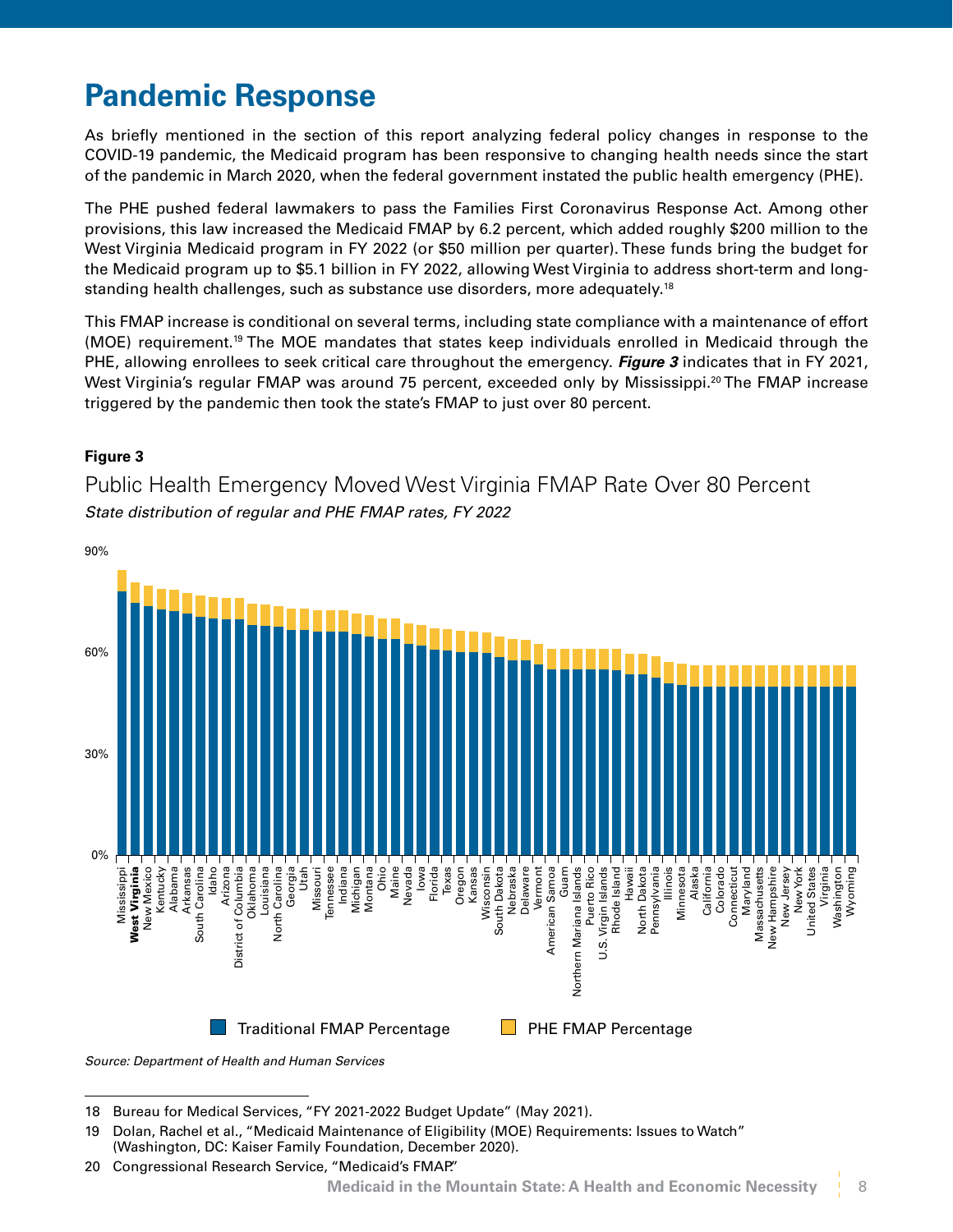Two significant factors are impacting Medicaid enrollment, both of which officials predict will be relatively short-term considerations. First, as briefly discussed, the FMAP increase that the federal government tied to the MOE ensured that BMS has not disenrolled anyone from the state Medicaid program since the start of the pandemic. The MOE is the primary factor contributing to the temporarily increased number of people on Medicaid in West Virginia.<sup>21</sup> This policy has also proven an essential means of ensuring that low-income families across the state remain healthy, helping to mitigate cases and mortalities associated with COVID-19 and other related complications.

The second, smaller factor driving increased Medicaid numbers is that the COVID-19 crisis triggered an economic crisis. Almost overnight, thousands of people lost their jobs or otherwise worked fewer hours. In April 2020, the unemployment rate in West Virginia peaked at nearly 16 percent. 22 While it has since recovered, there is more to the narrative than immediately meets the eye. In May 2021, the unemployment rate was 5.5 percent, which is somewhat comparable to the six percent unemployment rate in March 2020.

However, a closer study finds that all is not well in our state economy. While the unemployment rate has been decreasing steadily since April 2020, where the rate peaked at nearly 16 percent, the state is yet to fully recover and is still down 36,000 jobs compared to February 2020. This figure represents an overall five percent loss in jobs across the state since the start of the pandemic. Notably, the unemployment rate only captures the number of people looking for jobs relative to the number of jobs available. And because some West Virginians have left the workforce altogether, largely driven by the number of jobs lost, the unemployment figures paint a particularly rosy image of recovery that is irreflective of lived experiences. Because Medicaid is incredibly responsive to increased hardship, more struggling families became eligible for the program as unemployment levels rose and job losses mounted.

Both the MOE and changes in labor force participation made more West Virginians eligible for Medicaid, helping them access necessary care. While the MOE allowed the DHHR to keep people already enrolled in Medicaid in the program, increased unemployment made the program accessible to more families during the pandemic. Together, these factors have contributed to the 17 percent change in the overall size of the program since February 2020. *Figure 4* highlights that Medicaid serves 584,000 people across West Virginia as of May 2021.<sup>23</sup> It covers one in two children in West Virginia, who represent one-third of the overall program. 24

When comparing the costs of Medicaid for different populations against the cost of subsidizing enrollees to buy private insurance plans on the Marketplace, it becomes clear how efficient the Medicaid program is. While the average overall expenditure per Medicaid enrollee was \$7,200 in 2018, *Figure 5* indicates how that number varies based on the population. Of course, medical costs related to COVID-19 may have impacted these estimates more recently. Still, on average, subsidizing private insurance via the Marketplace is more costly than enrolling a person in the Medicaid program. Both the Marketplace and Medicaid insurance programs must adhere to regulations set by the Affordable Care Act, so differences in services do not account for these differences in costs.

However, as more people have enrolled in Medicaid, they have also utilized it less over the past year in response to the pandemic.<sup>25</sup> This decreased utilization of services, alongside increased funding, has mitigated some of the challenges facing the program. The last section of this report will detail the general economic outlook facing the Medicaid program in FY 2022 and beyond.

<sup>21</sup> Dolan, "MOE Requirements."

<sup>22</sup> US Bureau of Labor Statistics, "Local Area Unemployment Statistics: West Virginia, 2011-2021" (June 2021).

<sup>23</sup> Department of Health and Human Resources, "Bureau for Children and Families Monthly Secretary's Report" (January 2020 to April 2021).

<sup>24</sup> Kaiser Family Foundation, "Medicaid in WV."

<sup>25</sup> Department of Health and Human Resources, "Budget 86th Legislature."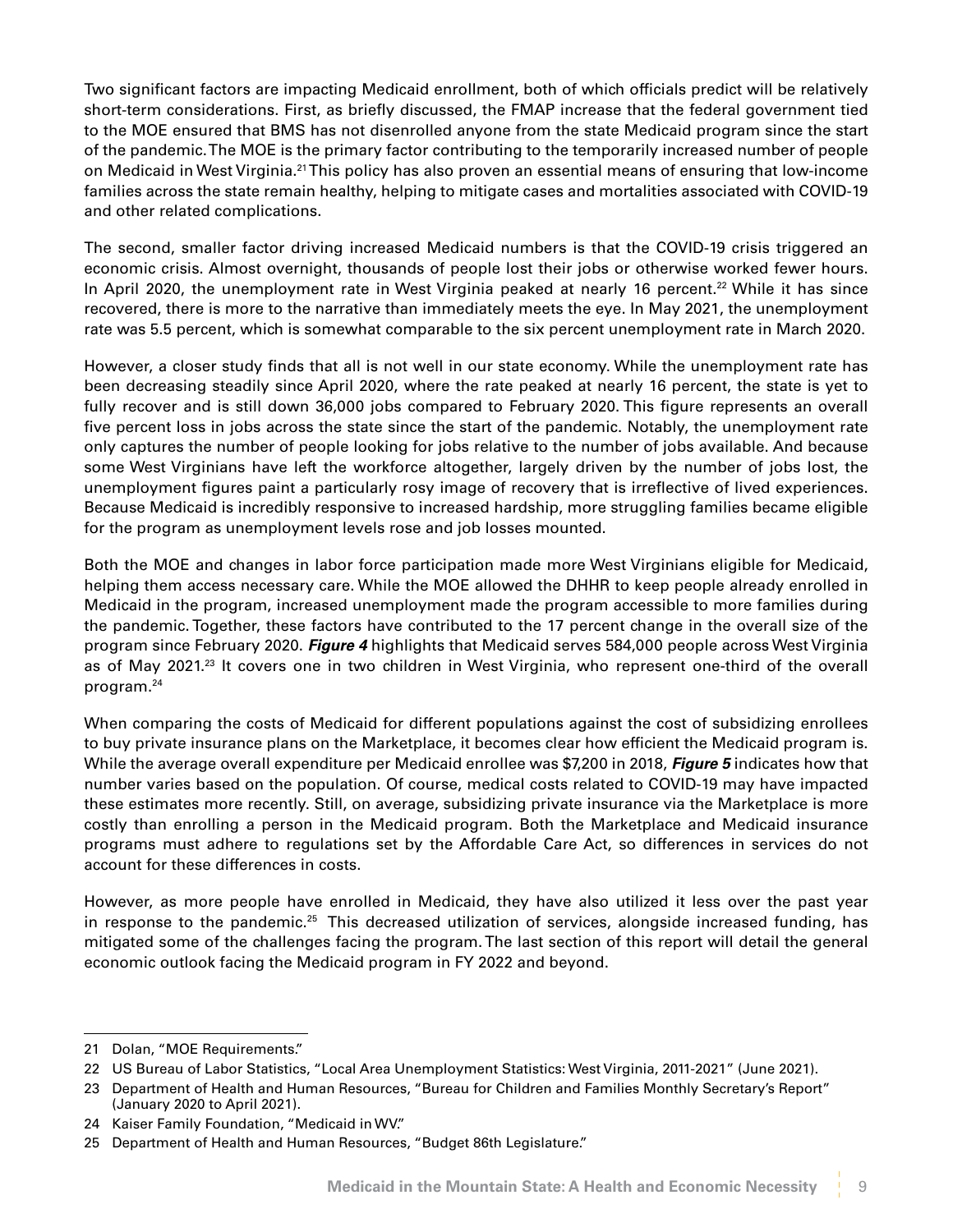Due to the COVID-19 crisis, West Virginia has also received additional funds from the federal government. Given that the DHHR directs many of the services pertinent to this pandemic, they have been one of the primary agencies administering these federal dollars. Several of the bureaus within the department have received enhanced funding since March 2020.

#### **Figure 4**

Medicaid Responsive to Increased Economic Hardship Over Pandemic *West Virginia Medicaid enrollment, January 2020 to April 2021*



*Source: West Virginia Bureau for Children and Families Monthly Secretary Report*

#### **Figure 5**

Subsidizing Private Insurance More Costly than Enrolling in Medicaid on Average *West Virginia Medicaid expenditures by demographic, 2018; Marketplace enrollee, 2020.*

| <b>Population</b>                                   | <b>Average Expenditure</b> |
|-----------------------------------------------------|----------------------------|
| <b>Overall</b>                                      | \$7,232                    |
| <b>Children</b>                                     | \$2,869                    |
| <b>Adult: Non-expansion, Non-disabled, under 65</b> | \$4,698                    |
| Aged                                                | \$23,013                   |
| <b>People with Disabilities</b>                     | \$13,983                   |
| <b>Adult: ACA Medicaid Expansion</b>                | \$5,080                    |
| <b>Marketplace Enrollee</b>                         | \$9,766 (2020)             |

*Source: Centers for Medicaid and Medicare Services*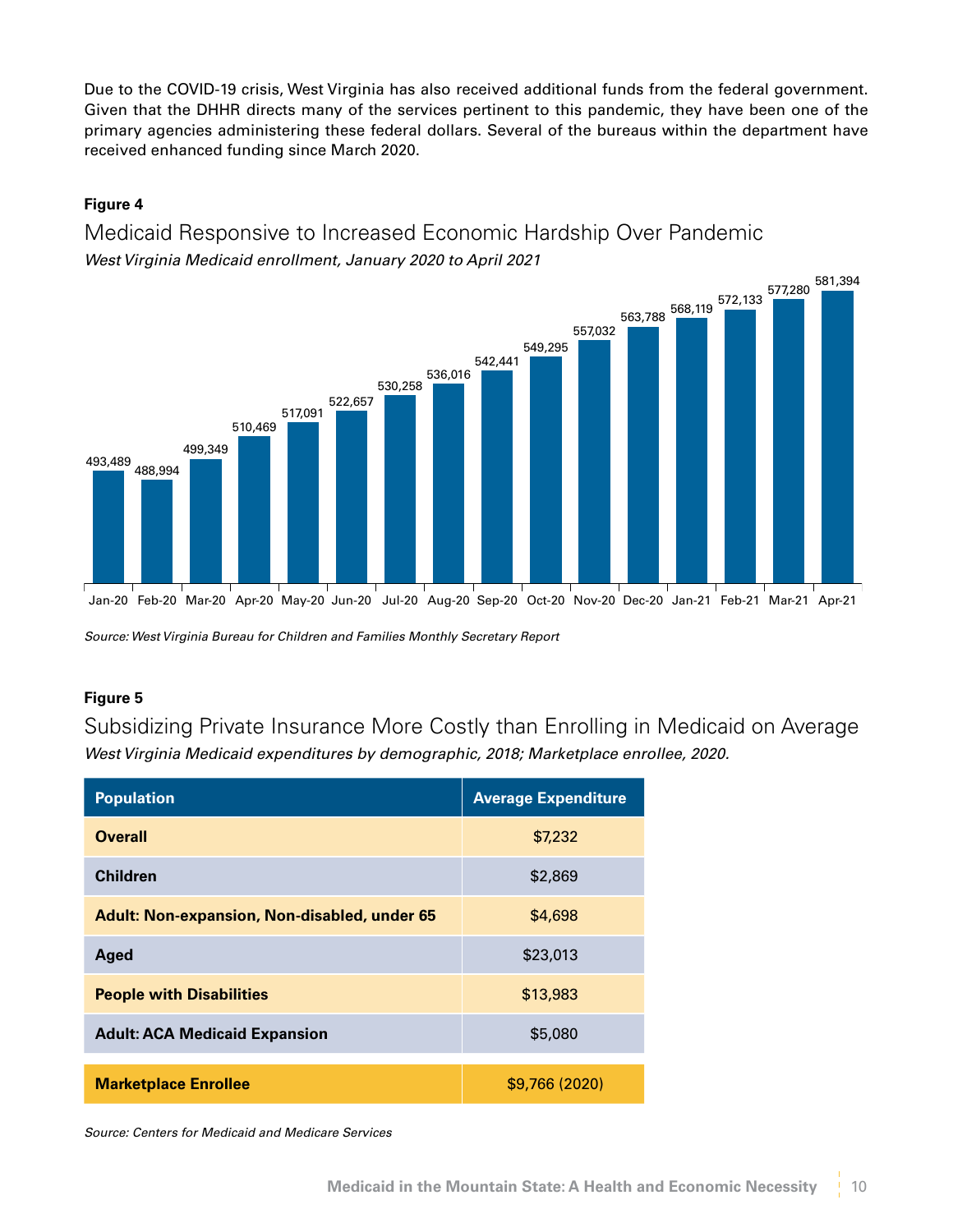# <span id="page-10-0"></span>**Economic Impact of Medicaid**

This report has uplifted the leading role that Medicaid plays in individual and communal health in West Virginia. And while this remains its central and most important objective, the program has significant economic implications as well. In the years following the Great Recession, when West Virginia's economic recovery was slower than that of many other states, the health care sector — significantly aided by public investment in Medicaid and other public health initiatives — was one of the only industries in West Virginia that experienced job growth. Social services, including Medicaid, made up about 12 percent of the state's gross domestic product (GDP) in 2019. 26

For every dollar that the state invests in Medicaid, West Virginia receives it back fivefold via the FMAP. While traditional Medicaid pulls three dollars down from the federal government for every dollar spent on the state level, the Medicaid expansion population pulls down nine federal dollars. These figures average out to five federal dollars that West Virginia receives for every one dollar spent at the state level. Though temporary, the enhanced FMAP through calendar year 2021 has increased this ratio from five federal dollars to about 5.7 federal dollars per state dollar toward Medicaid. $^{27}$  This means that, while the state's share of Medicaid is a budget expenditure, Medicaid itself is a source of positive revenue for West Virginia, generating far more in federal dollars than the state spends on the program.

Of course, these funds have implications beyond the FMAP and impact the state in several ways, both within and outside of the health care sector. In FY 2019, the federal government invested \$3.1 billion in West Virginia's Medicaid program, which directly supported nearly 20,000 jobs across the state. A study from the West Virginia University Bureau for Economic Research found that a \$28.7 million reduction in federal Medicaid funding would result in a loss of \$49 million in economic output, loss of 520 jobs, and loss of \$22 million in compensation annually. This would imply that Medicaid's total annual federal impact indirectly supported an additional 19,000 jobs, bringing its total impact on employment to 39,000 jobs across West Virginia. This figure translates to about five percent of total jobs in West Virginia directly or indirectly supported by the Medicaid program in 2019. 28

Further, the direct compensation to health care workers exceeded \$1.5 billion, which represented roughly two percent of the state GDP in 2019 from labor compensation alone. And of course, these dollars are not stagnant –most of the money these health care workers received then circulated around the state as they spent money on an array of goods and services, helping to support their local economies.

When accounting for both direct and indirect compensation generated or supported by Medicaid, economists found that the program's overall impact on total labor income was around \$2.4 billion in FY 2019 — or around 3.2 percent GDP. When estimating the total output of Medicaid in West Virginia, which includes indirect and direct payments to workers (as well as value added as these payments circulate around the economy via these workers spending money), they found that Medicaid had a whopping \$5.7 billion impact on the state economy overall. This figure equals roughly 7.2 percent of the state GDP in FY 2019. The additional funds triggered by the COVID-19 pandemic have only increased the overall economic benefits of Medicaid, especially as these funds continue to grow within a shrinking economy.

Given the enormous economic impact of investing in Medicaid, it is clear how tax cuts, flat spending projections, and other poor public health policies have negatively impacted not only Medicaid recipients and public health, but the state economy overall. Lawmakers and other decisionmakers who determine the Medicaid budget, as well as other key factors that impact it, make decisions about West Virginia's health and economic outcomes — whether they realize it or not.

<sup>26</sup> Urban Institute, "State Fiscal Briefs: West Virginia" (April 2021).

<sup>27</sup> Department of Health and Human Resources, "Budget 86th Legislature."

<sup>28</sup> Methodology: WVCBP analysis and extrapolation of analysis utilized in WVU Bureau for Business and Economic Research report: "The Economic Impact of Medicaid on West Virginia's Economy."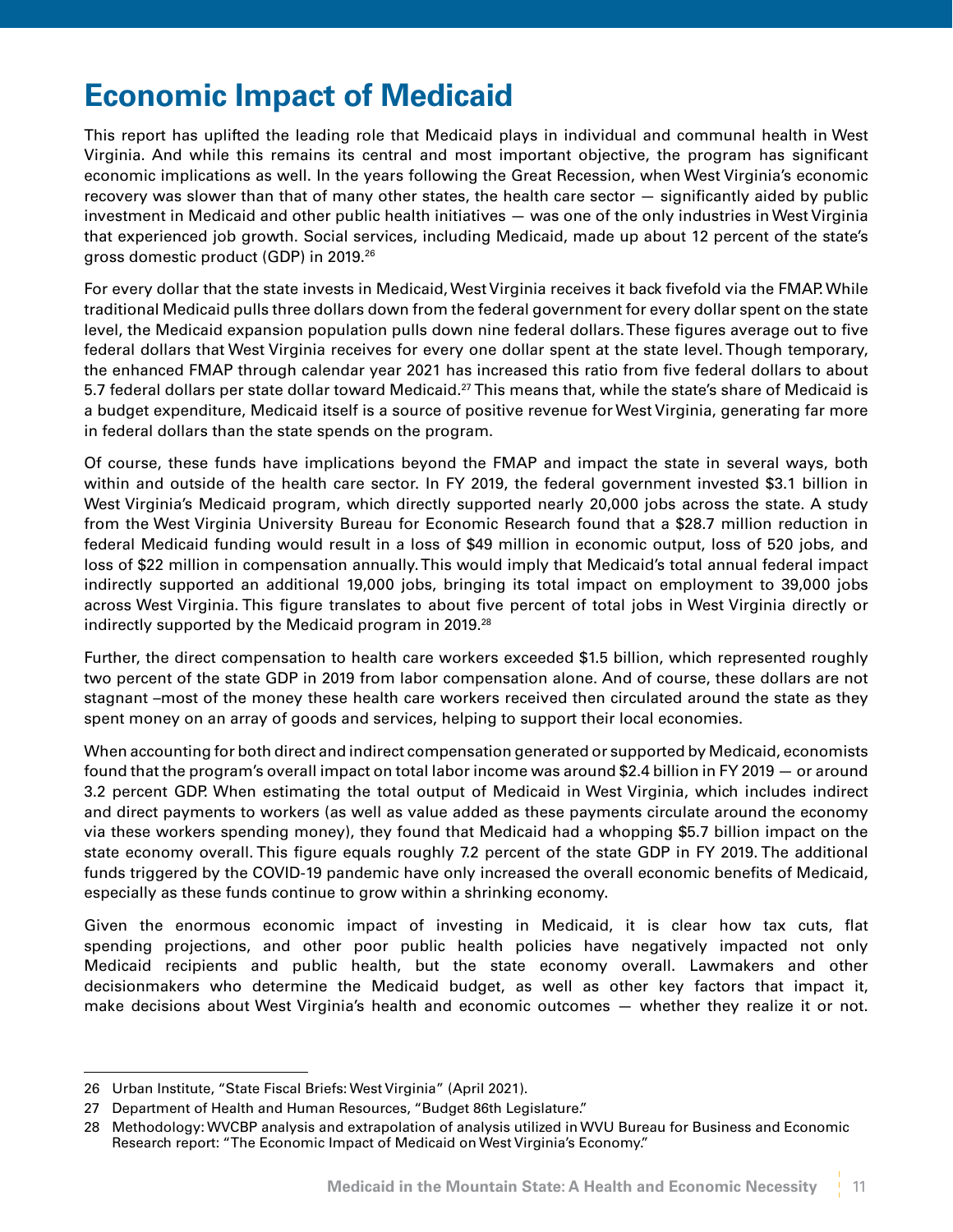This analysis underlines the economic importance of investing in Medicaid. Of course, these considerations are limited and cannot measure nonpecuniary factors, like to what degree Medicaid impacts the quality of life or how severe budget cuts would affect the quality of care. But the overwhelming amount of empirical evidence supporting Medicaid's necessity to West Virginia's economic and health outcomes confirms that the benefits associated with an investment in community health are enormous.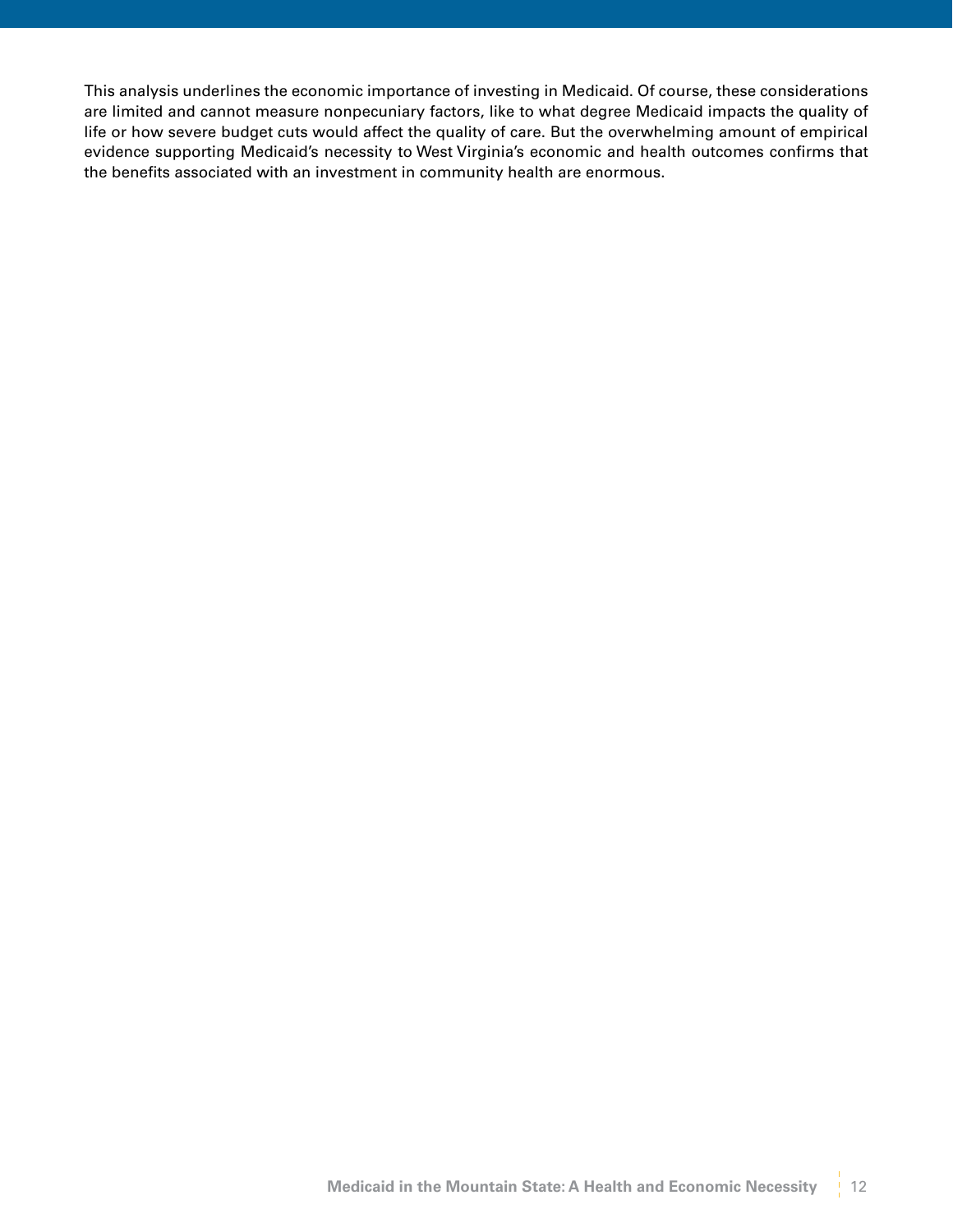# <span id="page-12-0"></span>**Economic Outlook and Challenges**

### Six-Year Economic Outlook

Each year, the DHHR releases a six-year economic outlook for the Medicaid program, as *Figure 6* highlights. This outlook helps the department anticipate future challenges and ensure that Medicaid is solvent in the coming years. As the table highlights, by FY 2025 and 2026, there will be some gaps that the state must mitigate to ensure that the program can still serve West Virginians to its most total capacity. In FY 2025, the state will need to provide Medicaid \$23 million in additional funding to ensure solvency. By the next fiscal year, FY 2026, the state will need to provide over six times that figure — \$153 million — to ensure that Medicaid does not become insolvent. 29

#### **Figure 6**

#### Medicaid Will Be Insolvent by FY 2026

*Medicaid budget outlook before and after state adjustment, FY 2021 to 2026*

|                                       | 2021   | 2022   | 2023   | 2024   | 2025      | 2026       |
|---------------------------------------|--------|--------|--------|--------|-----------|------------|
| <b>Before State Budget Adjustment</b> | \$284M | \$342M | \$269M | \$174M | \$58M     | $-$ \$135M |
| After State Budget Adjustment         | \$284M | \$210M | \$154M | \$76M  | $-$ \$23M | $-$153M$   |

*Source: Department of Health and Human Resources Budget Presentation FY 2022*

The DHHR has always prioritized long-term budget management that has ensured that Medicaid meets federal and state requirements. Encompassing a range of strategies, this has been the primary way that the department has guaranteed continued benefits over the past several years. However, such planning cannot make up for structural budgetary problems that impact the entire state. In past years, Medicaid has relied on surpluses that will soon be exhausted, as they are not replenished at the same rate at which they are depleted. 30 While an influx of federal dollars and decreased utilization during much of the pandemic have helped forestall budgetary problems facing Medicaid and the DHHR, they do not address long-term fiscal constraints. Both these factors have contributed to the solvency of Medicaid by increasing funds available to the program and reducing costs, but it cannot be ignored that these factors are also covering up structural problems in the short-term.

This phenomenon is evidenced by changes to the six-year outlook between FYs 2021 and 2022. The previous six-year outlook from FY 2021 had indicated that the budgets in FYs 2022 and 2023 would be flat, with the Medicaid program becoming insolvent in FY 2025 if the state did not provide an additional \$23 million. While that shortfall is still present for FY 2025, as *Figure 6* indicates, the program will be sound through that year, with insolvency pushed out to FY 2026. $^{\rm 31}$ The federal dollars that made the state pandemic response possible are responsible for pushing insolvency out to FY 2026. Furthermore, rather than showing flat budgets, both FYs 2022 and 2023 now show some growth. $32$ 

One challenge plaguing the Medicaid program in West Virginia is that the state legislature consistently plans around flat projections. While there are less costly years than others, officials must look at long-term trends and realistic future forecasts, including increasing costs of health care that arise through new treatments

<sup>29</sup> Department of Health and Human Resources, "Budget 86th Legislature."

<sup>30</sup> Ibid.

<sup>31</sup> Department of Health and Human Resources, "Budget 85<sup>th</sup> Legislature"; Department of Health and Human Resources, "Budget 86th Legislature."

<sup>32</sup> Department of Health and Human Resources, "Budget 86<sup>th</sup> Legislature."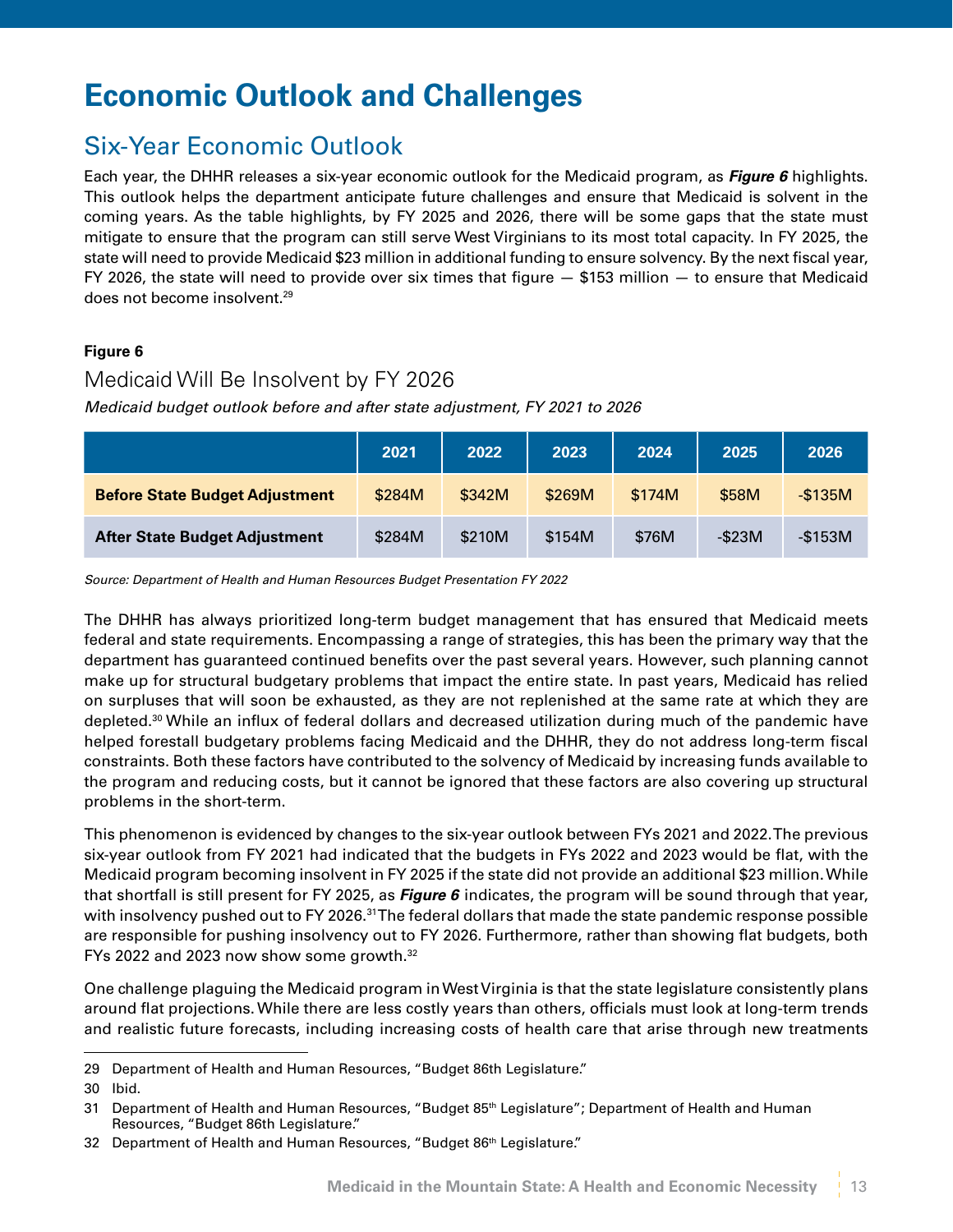<span id="page-13-0"></span>and drugs, instead of hoping suppressed numbers remain permanent. Indeed, before the pandemic, Medicaid savings often derived from short-term changes, such as decreased enrollment. 33 Without further investigation of the underlying factors, it is easy to assume that cyclical trends are the broader narrative.

In a state facing increased poverty and an ongoing opioid crisis, in addition to rising medical costs across the country, it is unreasonable to assume little to no growth within Medicaid and other public health initiatives. Such projections ultimately limit the DHHR by disallowing substantial investments in public health from happening to the capacity necessary to improve health outcomes meaningfully.

In recent years, the legislature has also tapped Medicaid reserve funds, which are intended to cover health care needs in future years, to balance the budget. In FY 2020 the legislature used \$150 million in Medicaid reserve funds to balance the budget and is using another \$150 million to balance the FY 2021 and FY 2022 budgets.

# Challenges Facing the Medicaid Program

Several fiscal challenges are facing West Virginia's Medicaid program. The COVID-19 pandemic has introduced an array of unforeseen trials that have impacted health outcomes across the country. It has also exposed and exacerbated long-standing inequities that have persistently hindered health and wellness in West Virginia. The temporary regulatory and financial mitigations executed on the federal and state levels have introduced several short-term solutions. Still, decisionmakers must conduct more robust investigations and analyses to adequately address long-standing problems, as well as advocate for the permanence of these changes. The following section will introduce some policy prescriptions that aim to address a few of these challenges.

The previous section analyzed the increased size of the Medicaid program in response to the pandemic. The PHE will presumably sunset at the end of 2021, and the DHHR will have at least six months to unwind the MOE and remove ineligible individuals from the program. 34 Such action will reduce the overall size of Medicaid. However, given the changes in labor force participation and lags in economic recovery, it is unlikely that the program will return to its pre-pandemic levels of enrollment and utilization in the short-term.

There have also been other health challenges in West Virginia exacerbated during or in association with COVID-19. These include HIV and hepatitis outbreaks in several parts of the state due to the opioid crisis that West Virginia has been at the epicenter of for years. Harmful policy choices on the state and local levels have worsened the opioid crisis, which the Medicaid program will respond to by offering impacted individuals necessary services and care.

The increased size of the Medicaid program in response to both crises — COVID-19 and opioid — may also eventually result in increased utilization. Thus far, the pandemic has contributed to decreased utilization. But the over year-long social distancing, mask mandates, and other efforts combined with vaccinations have contributed to significant decreases in daily case numbers and deaths across the country. And those decreases have manifested in return to many everyday activities — including routine visits to the doctor's office.

Besides increased enrollment and utilization, the DHHR also anticipates that the aging population will raise overall Medicaid costs. Earlier, this report cited that the average expenditures per Medicaid enrollee were roughly \$7,200 annually (*Figure 5*). However, the aged population had medical costs exceeding three times that figure — about \$23,000 in 2018 dollars. This population represents six percent of the Medicaid program and is expected to grow over the next several years, both in West Virginia generally and within Medicaid.

For these reasons, it will become more imperative than ever that there are caseworkers, caretakers, and other professionals to provide adequate care and administrative support to the program. However, for the past several years, the BMS and DHHR have been understaffed, making it difficult to fulfill this goal.

<sup>33</sup> Department of Health and Human Resources, "Budget 85<sup>th</sup> Legislature."

<sup>34</sup> Center for Medicaid and Medicare Services, "RE: Planning for the Resumption of Normal State Medicaid, CHIP, and BHP Operations Upon Conclusion of the COVID-19 Public Health Emergency," DHHS https://dhhr.wv.gov/COVID-19/Pages/default.aspx, accessed on May 1, 2021.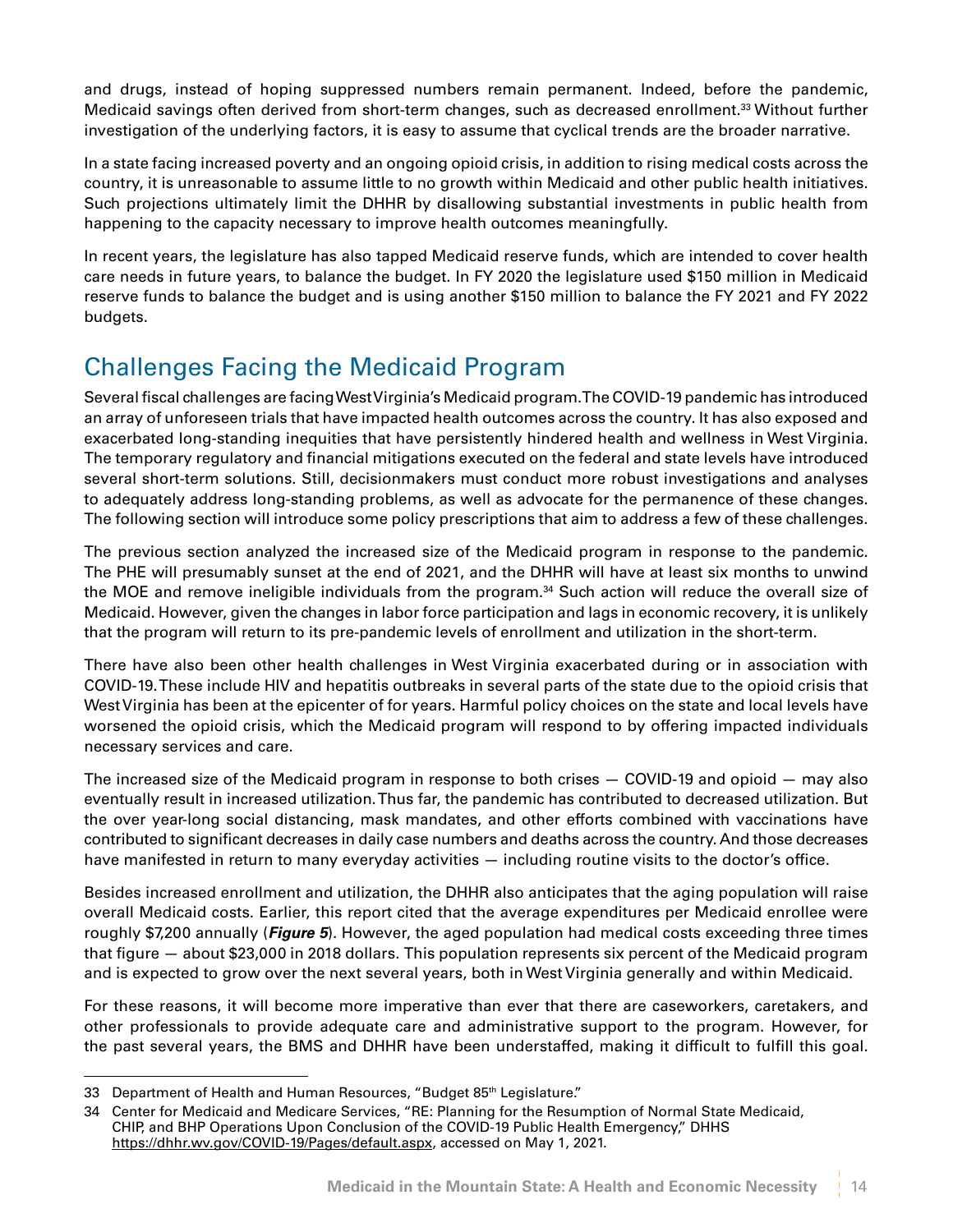As of February 2021, the BMS had 21 vacant positions of 100 positions total. <sup>35</sup> *Figure 7* breaks down these vacancies by bureau. While this is a problem across the state, it is especially pertinent to the southern-most parts of the state and more populated areas such as Cabell and Jefferson Counties.

#### **Figure 7**

#### Nearly One-Fifth of Full-Time DHHR Positions Vacant

*Full-time vacancies within the DHHR by bureau, FY 2022*

| <b>Bureau</b>                                   | <b>Vacant FTE</b> | <b>Filled FTE</b> | <b>Total FTE</b> |
|-------------------------------------------------|-------------------|-------------------|------------------|
| <b>Bureau for Behavioral Health</b>             | 7.00              | 64.00             | 71.00            |
| <b>Bureau for Children and Families</b>         | 289.00            | 2,448.75          | 2,737.75         |
| <b>Bureau for Child Support Enforcement</b>     | 74.50             | 419.45            | 493.95           |
| <b>Bureau for Medical Services</b>              | 21.00             | 79.00             | 100.00           |
| <b>Bureau for Public Health</b>                 | 162.48            | 507.00            | 669.48           |
| Children's Health Insurance Program             | 2.00              | 7.00              | 9.00             |
| <b>Office of Health Facilities</b>              | 458.15            | 1,190.00          | 1,648.15         |
| <b>Health Care Authority</b>                    | 2.00              | 6.00              | 8.00             |
| <b>Human Rights Commission</b>                  | 8.00              | 19.00             | 27.00            |
| Other                                           | 109.00            | 558.16            | 667.16           |
| <b>Department of Health and Human Resources</b> | 1,133.13          | 5,298.36          | 6,431.49         |

*Source: Department of Health and Human Resources Budget Presentation FY 2022*

One driver for these vacancies that the DHHR has indicated is related to wages. As outlined by *Figure 8* below, over half of the vacancies observed within the department were for full-time positions that paid less than \$32,000 annually, which equals about 15 dollars an hour — maximum. Alternatively, jobs paying at least \$64,000 annually comprise roughly three percent of overall vacancies. 36

The last challenge that this section will discuss is related to funding from the federal government. The pandemic has triggered increased financing, grants, and policy flexibilities that West Virginia has utilized to combat the direct and indirect impacts of COVID-19, as well as long-standing health issues. These changes have allowed the state to address persistent issues such as substance use disorders and domestic violence. They have bolstered funding for programs like home and community-based services. 37 And they have resulted in many more people accessing Medicaid, as discussed throughout this report.

But many of these responses are temporary, and some will sunset as early as January 2022. Without pathways for extending these changes, such as FMAP increases for several programs, it is more difficult for the DHHR to implement long-term changes with fiscal implications. Therefore, the federal government must continue to provide states funding to address the long-term consequences of the pandemic and alleviate long-standing inequities illuminated by the COVID-19 crisis. The concluding section will further outline some policies that could benefit the Medicaid program in West Virginia.

<sup>35</sup> Department of Health and Human Resources, "Budget 86<sup>th</sup> Legislature."

<sup>36</sup> Ibid.

<sup>37</sup> Ibid.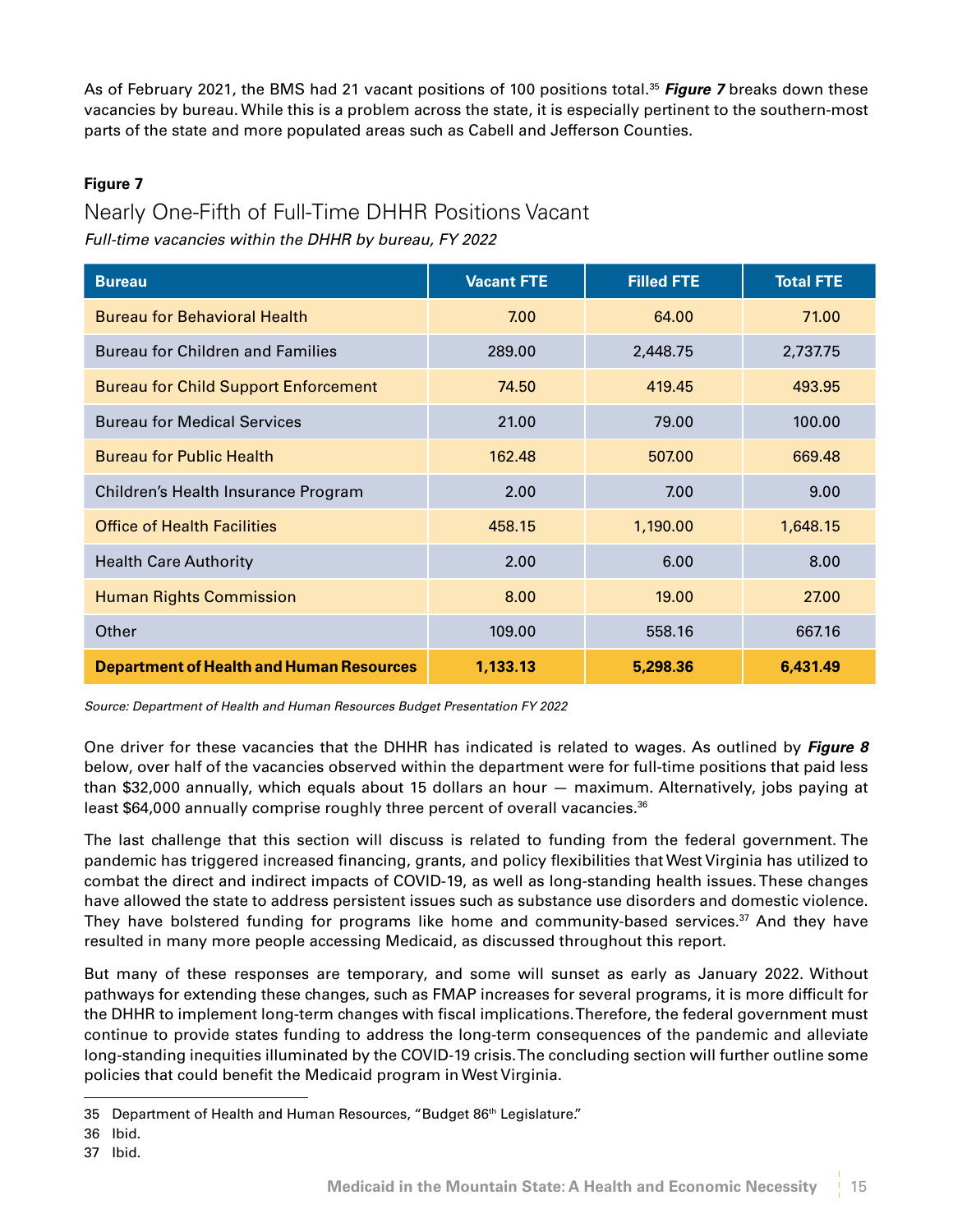#### **Figure 8**

Higher Wages Associated with Fewer Vacancies *Vacancies within the DHHR by wage, FY 2022*



*Source: Department of Health and Human Resources Budget Presentation FY 2022*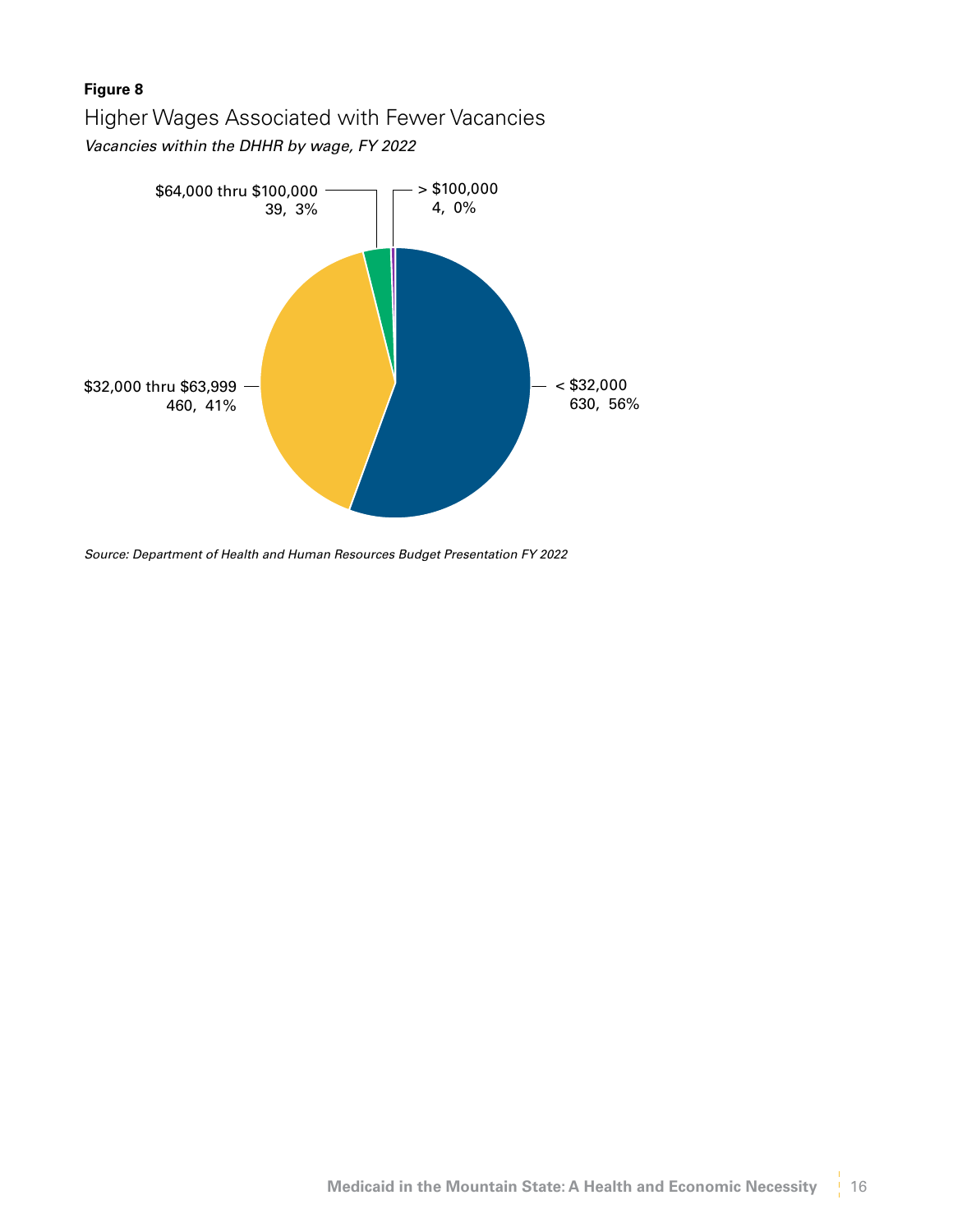# <span id="page-16-0"></span>**Policy Recommendations**

Several policies can be implemented to help mitigate some of the challenges outlined in the previous section. Each of these policies aims to help make Medicaid more efficient, both in the short- and long-term.

### Data Transparency

The pandemic and its subsequent policy changes created a natural experiment of sorts, the impacts of which researchers have already begun to unwind. The information collected during this period has already proven crucial, especially when compared against pre-pandemic statistics. These data can precisely measure how various policies impacted people — and how their effects differ based on a variety of factors, including race, sex, age, and other demographics. By observing, collecting, and analyzing this information, researchers can better advocate for impacted communities. These studies are also critical for creating relevant, necessary, and nuanced policies; without empirical evidence, even the best of political intentions can waste valuable resources.

Therefore, having publicly available and detailed information about Medicaid — whether around demographics, utilization, or other key features — is critical to having a successful program and a healthy state. Collecting said data, though, is merely the first step. Data, whether quantitative or qualitative (or, ideally, a combination of both), must underscore every policy prescription, especially those with significant fiscal and community ramifications.

Of course, sending interested parties DHHR data manually requires a lot of time and resources. Depending on the information, datasets can take up to days or months to gather, organize, and redistribute. By automating this process and publicizing this data online as necessary and proper, the department can reduce the amount of time spent on redundant responses.

But even beyond publicizing data, transparency can allow outside researchers to perform robust analyses that state agencies otherwise do not have the capacity to prioritize. The costs associated with this policy would be negligible relative to the enormous benefits that can spur from the broad range of insight provided by various, research-driven third parties. The sheer number of policy solutions that would become more quickly and readily available to the DHHR, supported by the provided data, would offer nuanced solutions relevant to the state. Furthermore, transparency within government agencies is a best practice, both within public health and more broadly. It would foster collaboration between the department, advocates, researchers, interested parties, and, of course, impacted communities.

### **Staffing**

For the past several years, the state has had significant problems filling vacancies across its departments. This problem, of course, extends to the DHHR and BMS.<sup>38</sup> Understaffing has implications across the state, but these go beyond just being inconvenient within public health services. A lack of access to health care services can mean the difference between a routine checkup with a primary care physician and an expensive visit to the emergency room. By addressing understaffing, the DHHR can become more efficient while improving the Medicaid user experience.

Earlier, this report showed the number of vacancies within several bureaus in the DHHR (*Figure 7*). Such evidence uplifts the discrepancy between current resources and what the department needs to fulfill its core mandate to protect public health across West Virginia. But beyond the lack of personnel — although related the DHHR also faces another issue: high turnover. *Figure 8* indicates that persistently low wages are a significant factor driving the department's difficulty in recruiting and retaining personnel, which, in turn, impacts the overall wellness of West Virginia residents.

<sup>38</sup> Ibid.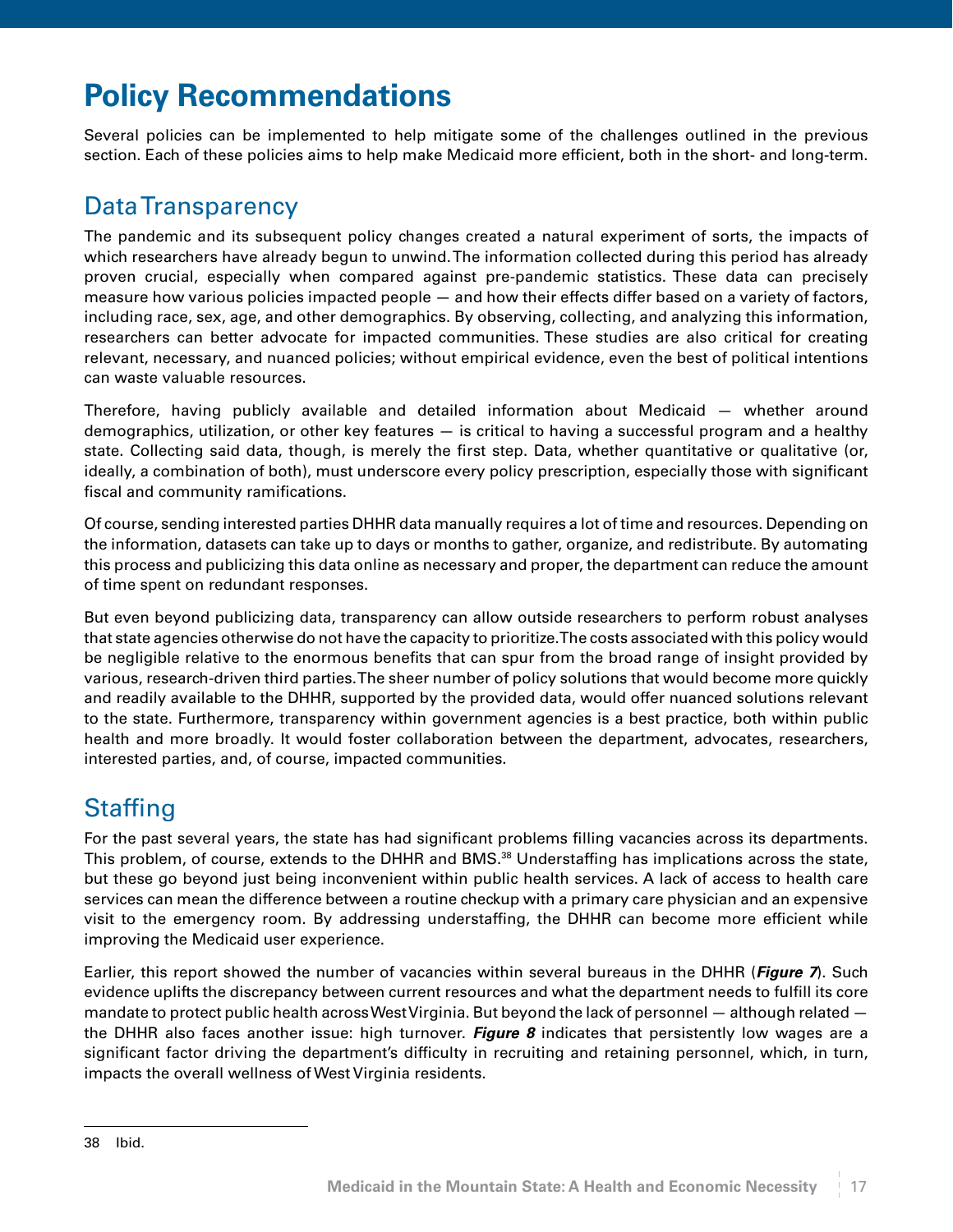<span id="page-17-0"></span>In the short-term, hiring and training more personnel can seem like a major cost. But the DHHR has already outlined their need for more caseworkers and other employees, making the case for more staff not only relevant but urgent. By hiring more people — and paying them fair wages — the department will experience lower turnover rates and higher morale amongst their staff. With higher wages, they will recruit and retain more talented and passionate individuals, lowering long-term training costs.

Beyond direct costs to the DHHR, filling all the current vacancies will also reduce medical expenses to the state and federal governments, which is currently the most significant expenditure facing both. For example, suppose the department can fill all their vacancies (and adequately pay their employees). In that case, these individuals can better help more West Virginians access Medicaid and other necessary public health services. By retaining passionate and talented individuals, the DHHR can help foster meaningful connections between caseworkers and their clients. These relationships can help destigmatize Medicaid, mitigate patients' distrust of the health care system, and increase engagement with health care services. With a fully staffed team, the DHHR can help clients more easily access preventive care and address health problems as they arise. Fewer people will forgo treatment that can inhibit minor ailments from progressing into chronic or otherwise relatively more expensive illnesses for both the patient and the Medicaid program to treat.

This strategy is one that the DHHR already champions but that other entities, including the state legislative and executive branches, must also support in order to make progress in this regard.

# Administrative Streamlining

In addition to addressing staffing shortages, the DHHR can also promote efficiency and user experiences by automating or otherwise streamlining time-consuming processes within Medicaid application and renewal. One such process is increasing the number of *ex parte* renewals, or renewals that employ existing data to automatically re-enroll eligible Medicaid enrollees. The state has access to income data for many Medicaid enrollees, through Workforce WV's unemployment portal, payroll data, and other means, and utilizing that data to automatically renew eligible enrollees would save time for the BMS staff and improve the Medicaid experience for users.

Despite this being an available tool, fewer than 25 percent of renewals in West Virginia utilize this streamlined option. Several states, including Alabama, Arkansas, and Ohio, have reported *ex parte* renewal rates exceeding 75 percent, resulting in fewer people losing coverage. 39

Beyond helping individuals maintain coverage, such renewals also benefit the DHHR by reducing gaps that caseworkers would otherwise need to spend time closing. In addition, they can reduce costs to the state by automating renewals and reducing the number of reapplications from people who have lost coverage. *Ex parte* renewals may also reduce phone wait times, a pertinent problem in West Virginia, by reducing the number of notices enrollees must respond to, as well as other questions generated by the manual renewal process.

The state can also allow people to finalize their renewal forms via phone. Currently, 41 states allow Medicaid users to renew their enrollment over the phone through a process called a "telephonic signature."<sup>40</sup> While West Virginia allows users to report changes over the phone, enrollees must then wait for forms to arrive in the mail, sign them, and return them by mail or in-person to their local DHHR office to continue receiving Medicaid coverage.<sup>41</sup> This process is time-consuming and risks losses in the mail or late returns that may result in enrollees losing coverage and being forced to restart the enrollment process. Furthermore, in a state where access to the internet and reliable transportation are a major concern, allowing telephonic signatures can address these concerns while saving the department time.

<sup>39</sup> Wagner, Jennifer, "Streamlining Medicaid Renewals Through the *Ex Parte* Process," (Washington, DC: Center on Budget and Policy Priorities, March 2021).

<sup>40</sup> Kaiser Family Foundation, "Table 10: Medicaid Renewal Processes and Use of Periodic Data Matches Between Renewals for Children, Pregnant Women, Parents, and Expansion Adults, January 2020" (January 2020).

<sup>41</sup> Wagner, "*Ex Parte* Process."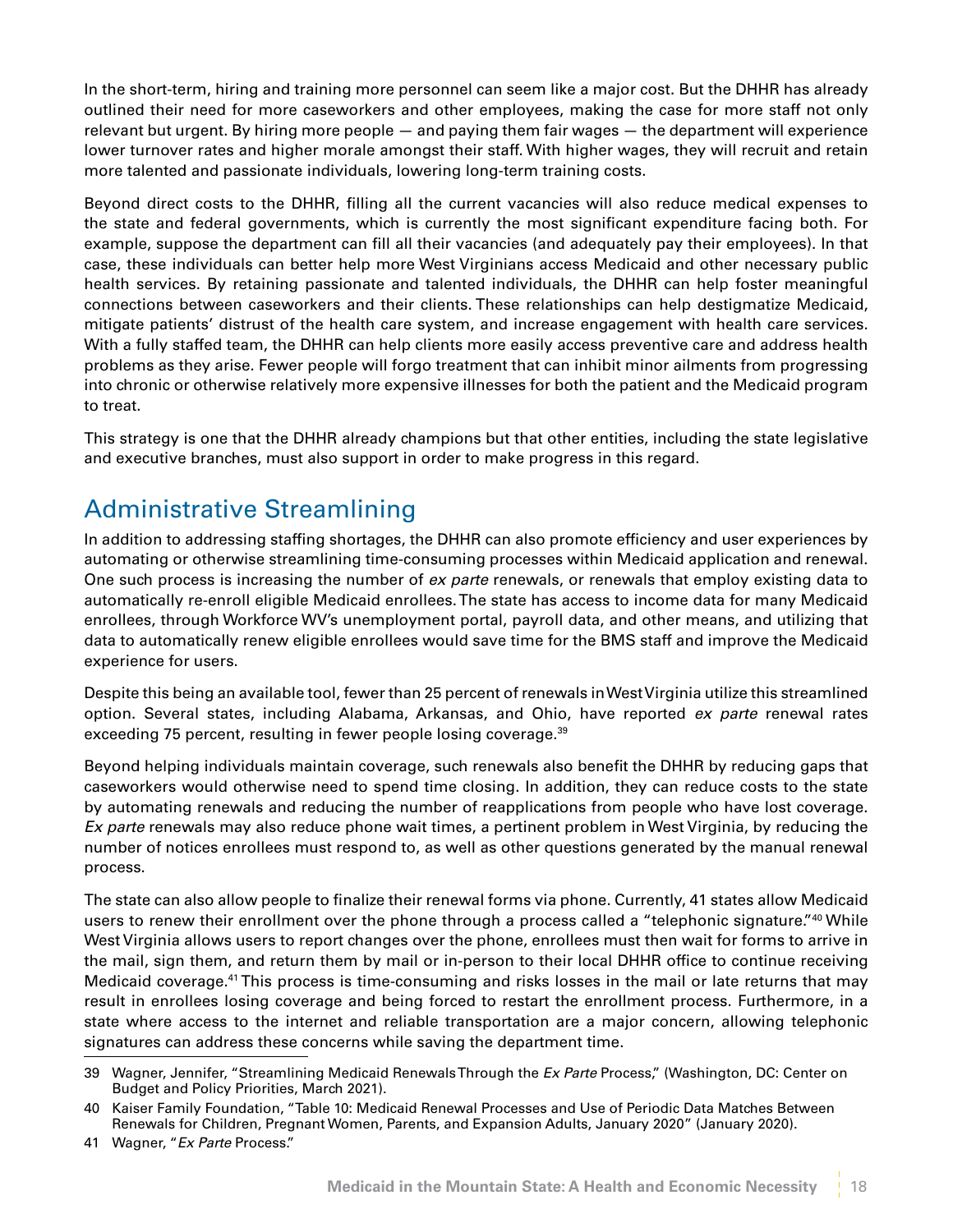### <span id="page-18-0"></span>Increasing and Generating Adequate Medicaid Funds

Overall, adequately planning the Medicaid budget, most of which is foreseeable, is one of the most important policy choices that West Virginia can implement — both for the economic and health well-being of our state and our people. Projecting a flat Medicaid budget while knowing that the state is facing unique challenges related to the opioid epidemic, income inequality, and other factors is short-sighted and contributes to systemic problems that will be more difficult to disentangle in the future. It is also fiscally unsound and irresponsible, making it that much more difficult for the DHHR to fulfill its core mission of promoting public health. Stifling and underfunding the department leaves people without access to a range of critical health care services. Serving West Virginia requires proactivity and realism, not hope that decreased funding will erase long-term systemic problems in the state.

The pandemic temporarily covered up some of these long-standing funding issues and inequities by creating several federal funding streams that helped West Virginia keep more of its residents healthy. However, some of these funding and policy changes will sunset as early as January 2022 — despite their clear relevance beyond the PHE. Combined with persistent elevated unemployment levels and poverty, the health disparities that so many West Virginians have experienced will return, at least to some degree, without further action. The COVID-19 pandemic confirmed what public health officials have been defending for years: adequately funding public health has significant implications for individual, familial, and community health outcomes far beyond its direct reach. Hence, officials at all levels of government must advocate for fully funded public health care systems.

One way that West Virginia can advocate for Medicaid in the long-term is to commit to maintaining a mutually exclusive relationship between Medicaid funds and other services. For years, the state has used surpluses in the Medicaid budget to fill gaps in other programs. While fully funding a range of services is critical, using a public health program already struggling to remain solvent to mitigate these gaps is a poor practice. Taking funds allocated for Medicaid and using them elsewhere in the budget makes planning for fiscal solvency for the six-year outlook and beyond nearly impossible.

While such funds would be imperative to the Medicaid program under any circumstance, the pandemic has further underscored the importance of these dollars. During the upcoming legislative session, lawmakers must prioritize bills that require that Medicaid have funds from which other programs cannot borrow. Such a structure would help ensure long-term solvency for the Medicaid program beyond the current 2026 sunset, offsetting the cost of future potential public health emergencies. It would also begin to alleviate deep-rooted health inequities across the state.

In addition to protecting existing Medicaid dollars, officials must also support the health care provider tax and other revenue sources that can help the Medicaid program better serve all West Virginians who qualify. On every level of government, officials have abundant opportunities to advocate for increased funding on behalf of their constituents, whose lives depend on it.

The policies described in this section of the report are by no means exhaustive, and many other fiscally sound prescriptions could help improve Medicaid's long-term outlook and help the program maximize its ability to reach those who it intends to assist. Transparency can help better define the problems facing Medicaid and those who use it, while fully staffing and funding the program can help create and execute more nuanced and personalized solutions both now and in the future. These can help the program be more efficient, allowing it to work as intended to its total capacity. Over time, these and other solutions will bolster the DHHR's ability to positively impact community health outcomes and help West Virginia become a healthier place to live.